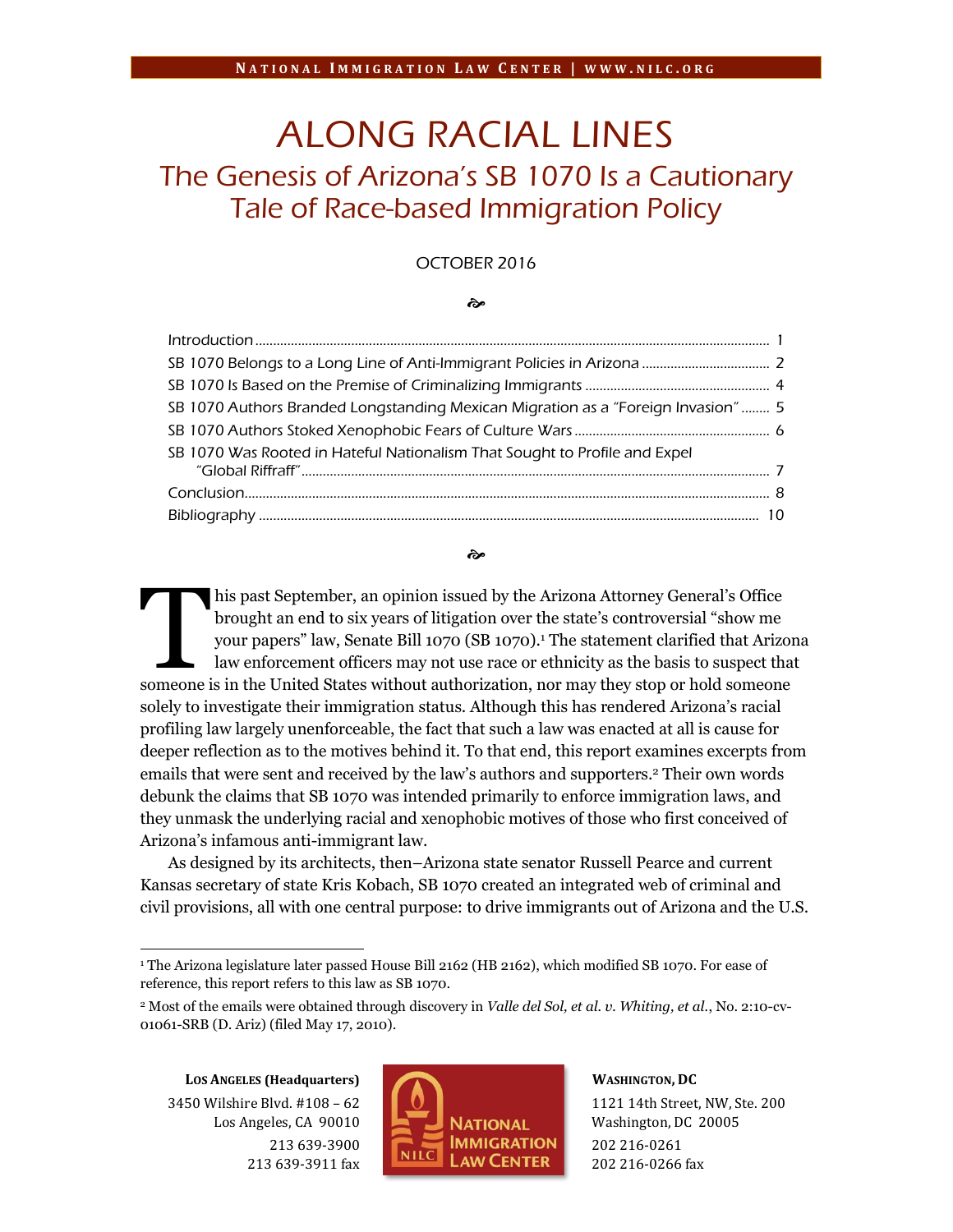In a recent column for the *Arizona Republic*, E.J. Montini recalled an interview from 2006 in which Pearce explained the "attrition through enforcement" strategy that would become the stated goal of SB 1070: "Disneyland taught us that if you shut down the rides[,] people leave the amusement park" (Montini, Sept. 1, 2016). The intent of the law, as explained by its sponsor, was to make the daily activities of unauthorized immigrants so impossible that they would leave the country voluntarily and others would choose not to come at all. After SB 1070 was passed in Arizona, legislators in five other states—Alabama,<sup>3</sup> Georgia, Indiana, South Carolina, and Utah—rushed to pass "copycat" laws that eventually were largely nullified as a result of litigation filed against them. These legislative efforts fulfilled the clear intent of those who had crafted SB 1070 that it be replicated across the country.

In today's toxic political climate around immigration, we have a civic obligation to reflect on how laws like SB 1070 come into existence, in order to understand their broader implications for the country. Sadly, Arizona's approach to immigration enforcement echoes past policies toward populations that have been deemed unwanted, removable, or criminal based on race. The presumption of illegality applied not only to Mexicans and Latinos, but to other people of color, too, in the enforcement of SB 1070 has striking similarities to the enforcement of the Fugitive Slave Act of 1850, which allowed for all African Americans to be profiled as slaves because of their race and regardless of their legal status as free people (McKanders, 2012). Although SB 1070 and the Fugitive Slave Act arose during different periods of our country's history, the similarity in motivation behind their provisions enforcing exclusion based on race illustrates why racial profiling laws like SB 1070 are so dangerous.

Policies must be understood in terms of the motivations of those who feel compelled to propose and support them. As the email excerpts featured in this report demonstrate, the ideological seeds of SB 1070 had taken root many years prior to its passage. Indeed, a string of racially motivated policies—including several pieces of legislation introduced by Pearce had been either proposed or enacted in Arizona during the decade that led up to SB 1070.

#### **SB 1070 Belongs to a Long Line of Anti-Immigrant Policies in Arizona**

On April 23, 2010, Arizona's legislature passed what was at the time the most draconian anti-immigrant law in the country. Among its harsh provisions, SB 1070 made it criminal to solicit work as a day laborer, or for everyday residents of Arizona to give a ride to or share a home with an unauthorized immigrant. Famously, in what amounted to a statewide "stop and frisk" policy, the law mandated that police demand "papers" of those they thought might be in the country without authorization. While this may have seemed to some like a sudden and sharp right turn in a xenophobic direction, for anyone who had been paying attention to what was happening in Arizona the passage of this discriminatory piece of legislation was not a surprise. Anti-immigrant and, in particular, anti-Latino sentiment had been rampant and on the rise in Arizona, including in the state legislature and through ballot initiatives spurred on by the same cast of characters who would push for SB 1070.

 $\overline{\phantom{a}}$ 

<sup>3</sup> A hotline set up for Alabamians after passage there of HB 56 collected stories from the people impacted. See *Racial Profiling After HB 56: Stories from the Alabama Hotline* (NILC, 2012)[, www.nilc.org/wp](http://www.nilc.org/wp-content/uploads/2016/02/Alabama-Stories-2012-08-23_final.pdf)[content/uploads/2016/02/Alabama-Stories-2012-08-23\\_final.pdf.](http://www.nilc.org/wp-content/uploads/2016/02/Alabama-Stories-2012-08-23_final.pdf)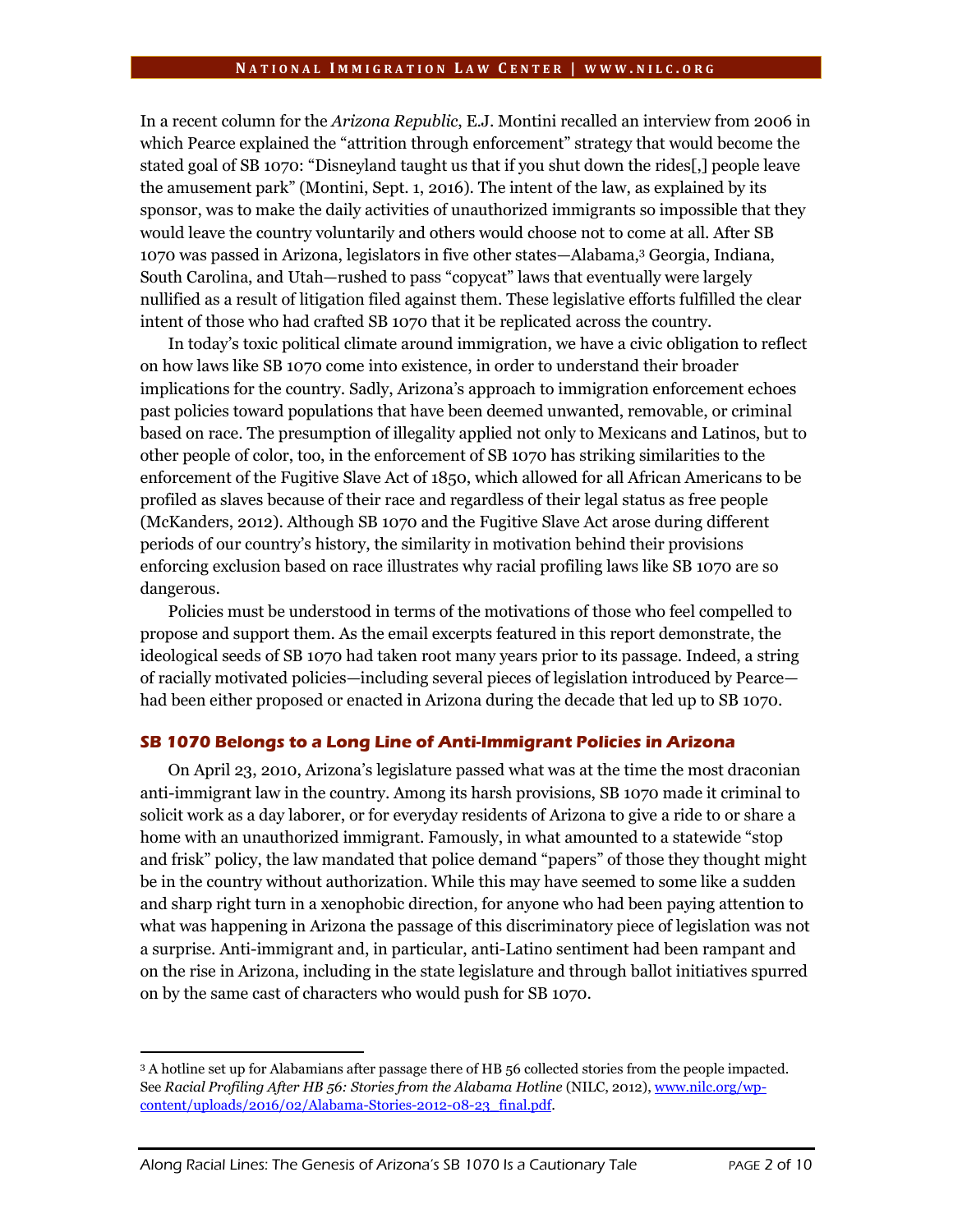Below is a brief—and certainly not exhaustive—timeline of voter- and legislatureapproved policies aimed at marginalizing Latinx, Asian American, Native, and African American communities in Arizona.



The nationwide backlash against SB 1070 was immediate. A coalition of civil rights groups, including the ACLU Immigrants' Rights Project, the Mexican American Legal Defense and Educational Fund, and the National Immigration Law Center,<sup>4</sup> sued to block the law from taking effect, and the U.S. Department of Justice filed a constitutional challenge to the law as well. While both the federal government and the civil rights coalition argued in their lawsuits that various pieces of SB 1070 were preempted by federal law, only the civil rights coalition argued that SB 1070 was enacted out of racial animus towards Latinos, and specifically toward Mexican immigrants, in violation of the Equal Protection Clause of the U.S. Constitution.

A federal court blocked implementation of several key pieces of SB 1070 in the summer of 2010, in a ruling that Arizona ultimately appealed all the way to the U.S. Supreme Court. The Supreme Court upheld the majority of the initial block on SB 1070 but allowed one of the most devastating provisions of the law, which allows law enforcement officials to demand "papers" of those they suspect may be in the country without authorization, to take effect.

 $\overline{\phantom{a}}$ 

<sup>4</sup> Other counsel in the case included: ACLU of Arizona; Altshuler Berzon LLP; Asian Americans Advancing Justice - Los Angeles; Asian Americans Advancing Justice - Washington, DC; Munger Tolles & Olson LLP; NAACP; National Day Laborer Organizing Network; and Roush McCracken Guerrero Miller & Ortega.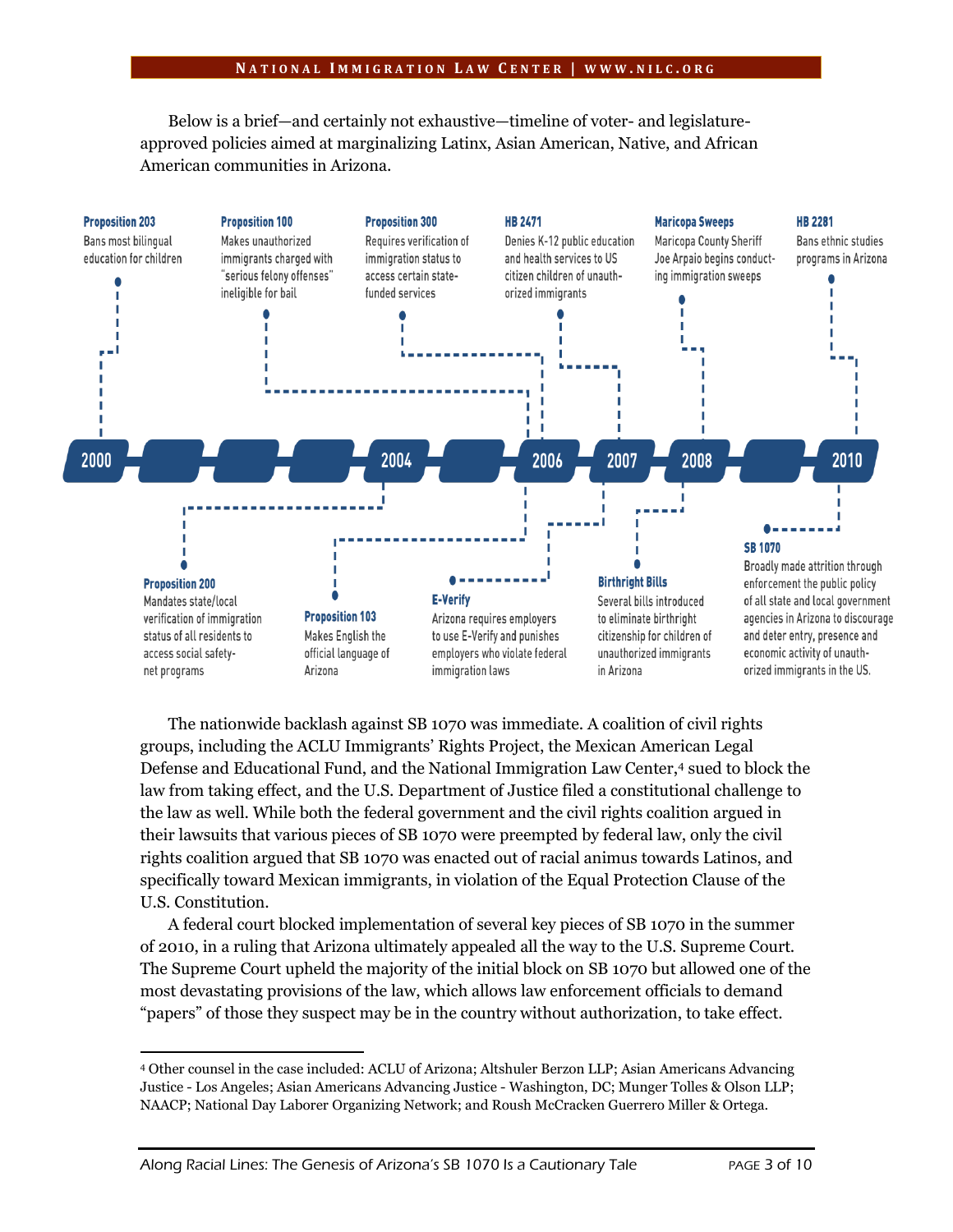Even with the legal victories that limit the harmful reach of SB 1070, its devastating effects reverberated throughout Arizona and beyond.

Behind extreme anti-immigrant policies like SB 1070 is the idea that immigrants pose a threat to the very existence of the U.S. as a nation. To channel this fear into legislative action, the proponents of SB 1070 were careful to message the bill around public safety—an effective frame that obscured the bill's true intentions. In fact, behind closed doors the bill's architects displayed a type of xenophobic paranoia that, although it does not usually appear in the public record, nevertheless comprised the actual ground upon which they built their policy proposals. As email excerpts from the law's authors and proponents demonstrate, those who for decades had shaped anti-immigrant policies in Arizona, as well as in other parts of the U.S., had long painted immigrants as an inherently criminal element.

## **SB 1070 Is Based on the Premise of Criminalizing Immigrants**

In what has become a recurring theme for immigration hardliners, the hypercriminalization of immigrants has fueled a false perception that violent criminals are flooding across the border to terrorize Americans. This fearmongering tactic has been used to justify the strict immigration enforcement measures of SB 1070 and its copycats. Indeed, the metaphor most often used by Pearce during the legislative debate on the bill was that of "immigrants are criminals." Expert sociolinguistic analysis found that the instances in which the senator characterized unauthorized immigrants as criminals outnumbered any other by a ratio of more than 2 to 1 (Santa Ana, 2015). In the months leading up to the vote on SB 1070, Pearce fabricated statistics and made insidious claims that framed unauthorized immigrants as criminals, as seen in the email excerpts below:



Amid protests that SB 1070's enforcement provisions would result in rampant racial profiling, Pearce tried to dispel the perception of racism: "Illegal is not a race, it's a crime" (Apr. 13, 2010). However, emails from as early as 2007 reveal a race-based understanding of "illegal" among those who championed aggressive immigration enforcement, long before SB 1070 was introduced. One email from the assistant for then-senator Karen Johnson, sent to both Senators Johnson and Pearce, described the landscaping crew that usually worked in the area. The assistant noted that "[t]he crew has always been totally Hispanic" before she giddily observed:

Yesterday there were two men who were obviously NOT Hispanic—very white and very American looking—like college kids. Hooray! It looks like the illegals are starting to depart. (Winfield, July 6, 2007)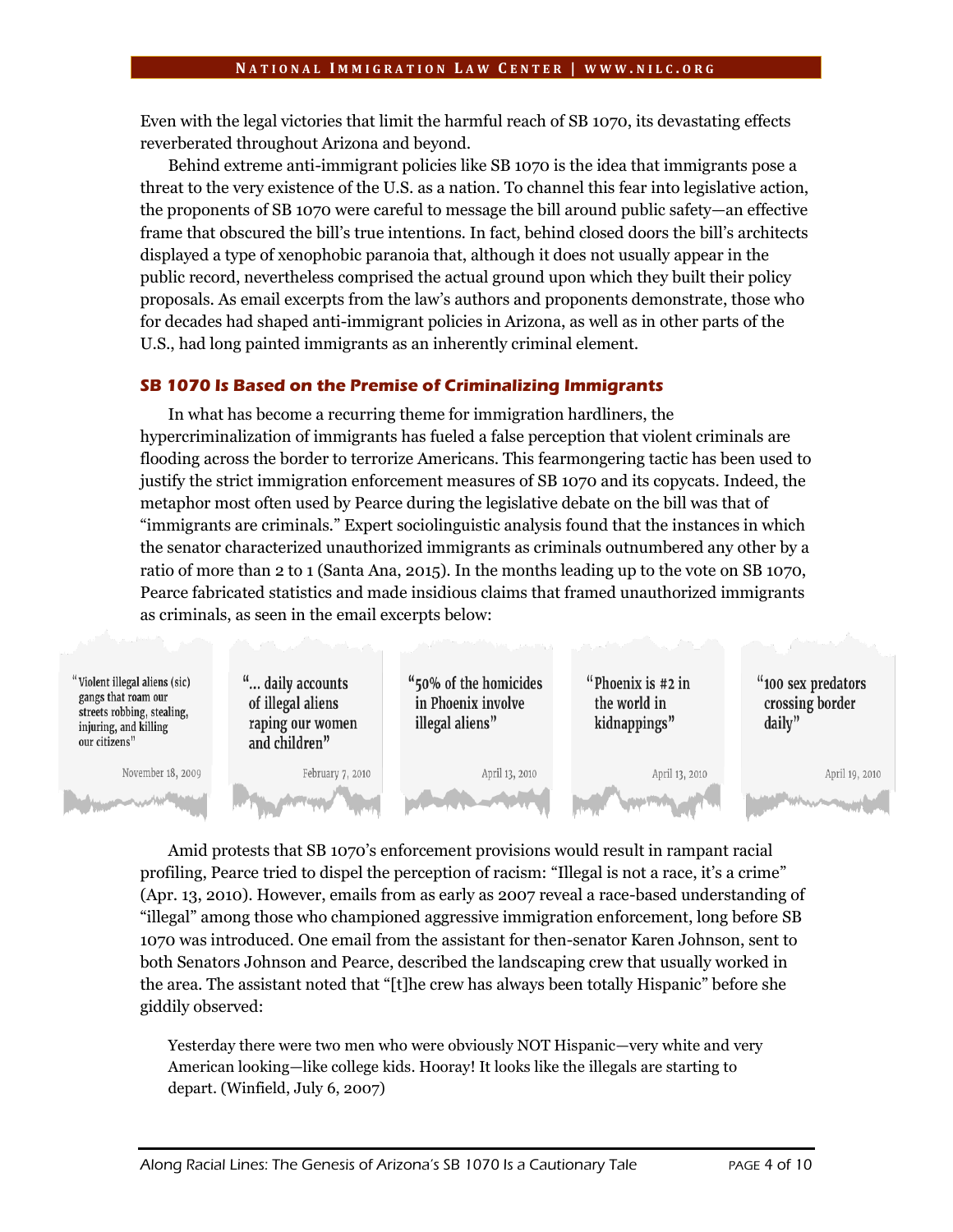The message is clear: only "very white" people can be Americans, and Hispanics (or Latinos) are "illegals." The Latino landscapers were assumed not to be American and, furthermore, were assumed to be in the country without authorization. Only months before receiving the email from Johnson's assistant, Pearce had engaged in this same racial criminalization by accusing individuals of being "illegal aliens" simply for speaking Spanish. Upon hearing that a rendition of the "Star-Spangled Banner" had been sung in Spanish, Pearce angrily declared:

Last week, Denver's illegal aliens sang our national anthem in Spanish and bastardized the words of OUR country's most sacred song. Talk about audacious, arrogant and condescending! Tell me if you think they are becoming Americans. Ladies and gentlemen; this is an invasion by a foreign country. (Jan. 29, 2007)

The United States, in the minds of those advancing SB 1070, had only one language: English. As can be seen in these email excerpts, the driving force of the bill, and of those who supported it, reflects a purely racial distinction in determining which people are welcome and which are criminals, without any regard to facts. The characterization of "Hispanics" as "illegals" purely based on their appearance or on the language they speak is intimately tied to the perception of them as "foreign invaders" by those who promote strict immigration enforcement policies.

# **SB 1070 Authors Branded Longstanding Mexican Migration as a "Foreign Invasion"**

In a 2006 blog post entitled "America Will Become America Again," Frosty Wooldridge, a former advisory board member of the anti-immigrant Federation for American Immigration Reform (FAIR), proclaimed that then-Mexican president Vicente Fox was the most dangerous threat facing the U.S. According to Wooldridge, Fox was the "Saddam Hussein of the western hemisphere" who was executing a "cunning invasion" by exporting millions of Mexicans illegally into the U.S. Fox's master plan, as Wooldridge fantastically described it, was to populate the four border states, absorb them into Mexico, and then expand into other states. By default, he concluded, America will become Mexico: "Fox's invaders will double in numbers and become the dominant population in America without firing a shot" (Jan. 17, 2006).

One day after it posted, Pearce urged supporters to read Wooldridge's paranoid rant, asking them to forward it to their elected representatives. Years before introducing SB 1070 in the Arizona legislature, Pearce was advancing legislation based on this fear of the U.S. being subsumed by Mexican immigrants. In 2007, he introduced HB 2471 to deny K-12 public education and health services to U.S. citizen children of unauthorized immigrants. That same year he wrote an email newsletter entitled "Invasion USA" that echoed Wooldridge's belief that Mexicans intended to take over the U.S. one immigrant at a time.

Their goal is to populate themselves into majority numbers until they can run Americans out of our own country. The failed and corrupt government of Mexico will manifest itself in America to create the same kind of misery for all Americans. (Jan. 29, 2007)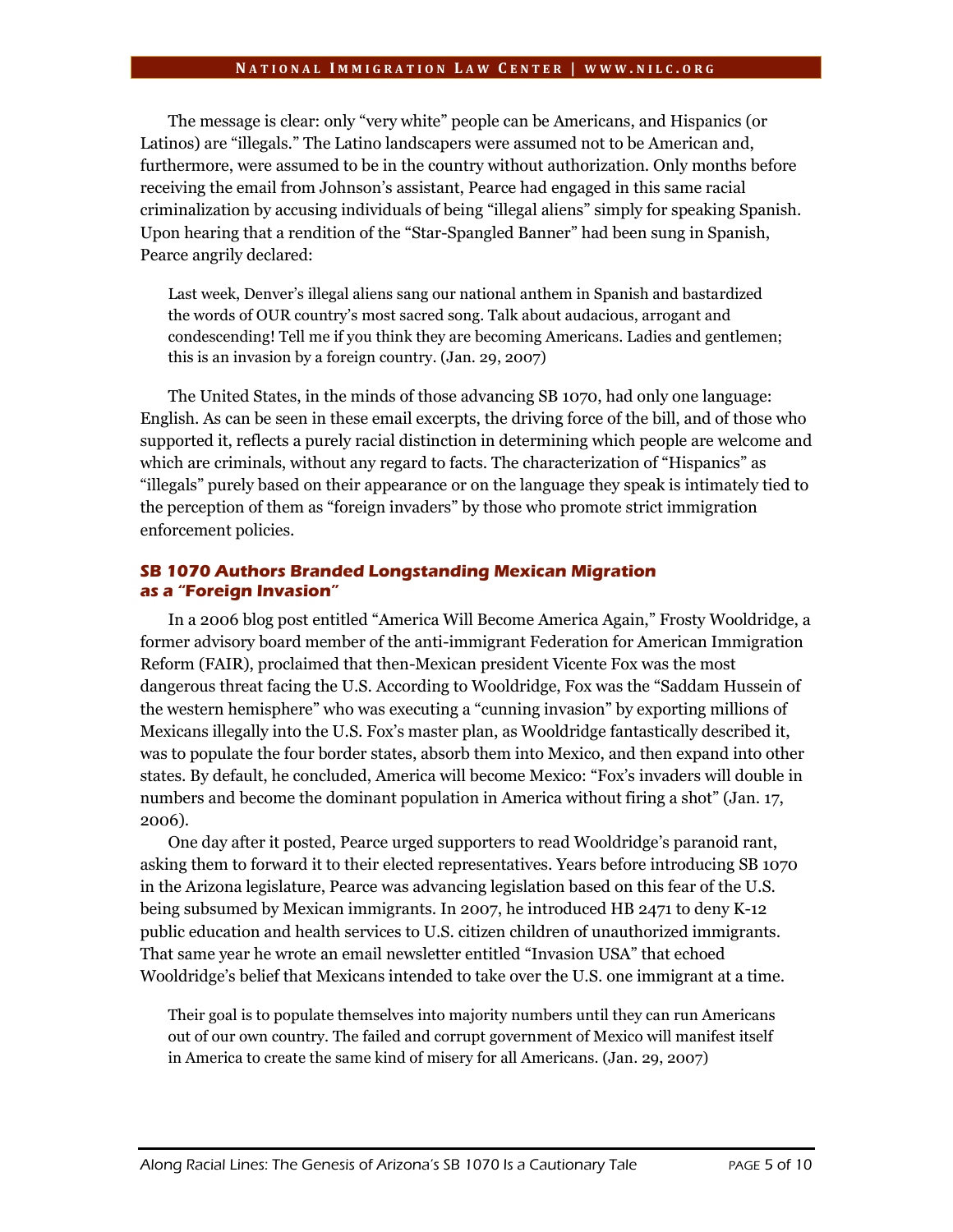In fact, by 2007 Pearce was claiming that a takeover had already occurred in Los Angeles at the level of local government, referring to the city's Mexican-American mayor Antonio Villaraigosa as "Fox's general … commanding an American city" (Jan. 29, 2007). Three years later, Pearce expressed concern that this same Mexican invasion had occurred in Arizona through the educational system: "Tucson public schools use race based ethnic study courses to denigrate the U.S., inculcating loyalty to Mexico" (Apr. 19, 2010). Accordingly, in addition to SB 1070, Arizona passed House Bill 2281 (HB 2281) in 2010, which banned ethnic studies programs in the state, specifically, the Mexican-American studies program in Tucson.

Despite the fact that generations of Mexicans historically had lived in and migrated to Arizona and the southwest U.S., Pearce and his colleagues in the Arizona legislature, considered recent immigration from Mexico to be a foreign invasion. For those who favored these anti-immigrant policies, this imagined threat of foreign invasion was embodied in the Latino immigrant and in Latinos more generally, whose presence was perceived to corrupt American culture and denigrate the American way of life.

# **SB 1070 Authors Stoked Xenophobic Fears of Culture Wars**

SB 1070's racial roots show prominently when the perceived threats of unauthorized immigrants as "criminals" and "foreign invaders" are expressed in cultural terms by its proponents. Those who supported the bill had long held the belief that the country was in a process of dividing into mutually hostile enclaves that would destroy the cohesiveness of the nation. As illustrated below, race deeply informs the understanding of American cultural belonging that lay at the heart of this perceived threat.

In 2006, current advisory board member of FAIR and former Colorado governor Richard Lamm gave a speech entitled "I Have a Plan to Destroy America." To make his case for legislation to target immigrants, Pearce included text from Lamm's speech in his email newsletter.

First, to destroy America, turn America into a bilingual or multi-lingual and bicultural country. History shows that no nation can survive the tension, conflict, and antagonism of two or more competing languages and cultures. It is a blessing for an individual to be bilingual; however, it is a curse for a society to be bilingual. (Apr. 24, 2006)

Lamm's speech became an instant call to action to those who supported laws like SB 1070. For Pearce, the message could not have been clearer. During his years in the Arizona state legislature, he proposed "English only" legislation in 2005 and 2006. In his view, the continued use of the Spanish language by immigrants in the U.S. signified a grave threat to the nation, because it endangered the American way of life. Just as he had criminalized people as "illegals" for singing the U.S. national anthem in Spanish, he viewed any expressions of Mexican or Latino culture as acts of defiance in the face of what he understood as American culture. To Pearce, any demonstration of cultural heritage by Mexican and Latino immigrants was proof that they were either unwilling or incapable of assimilating to American society.

If you watched the Mexican flags flying above the demonstrators and their chants, you understand they have no intention of assimilating into the American way of life. (Jan. 29, 2007)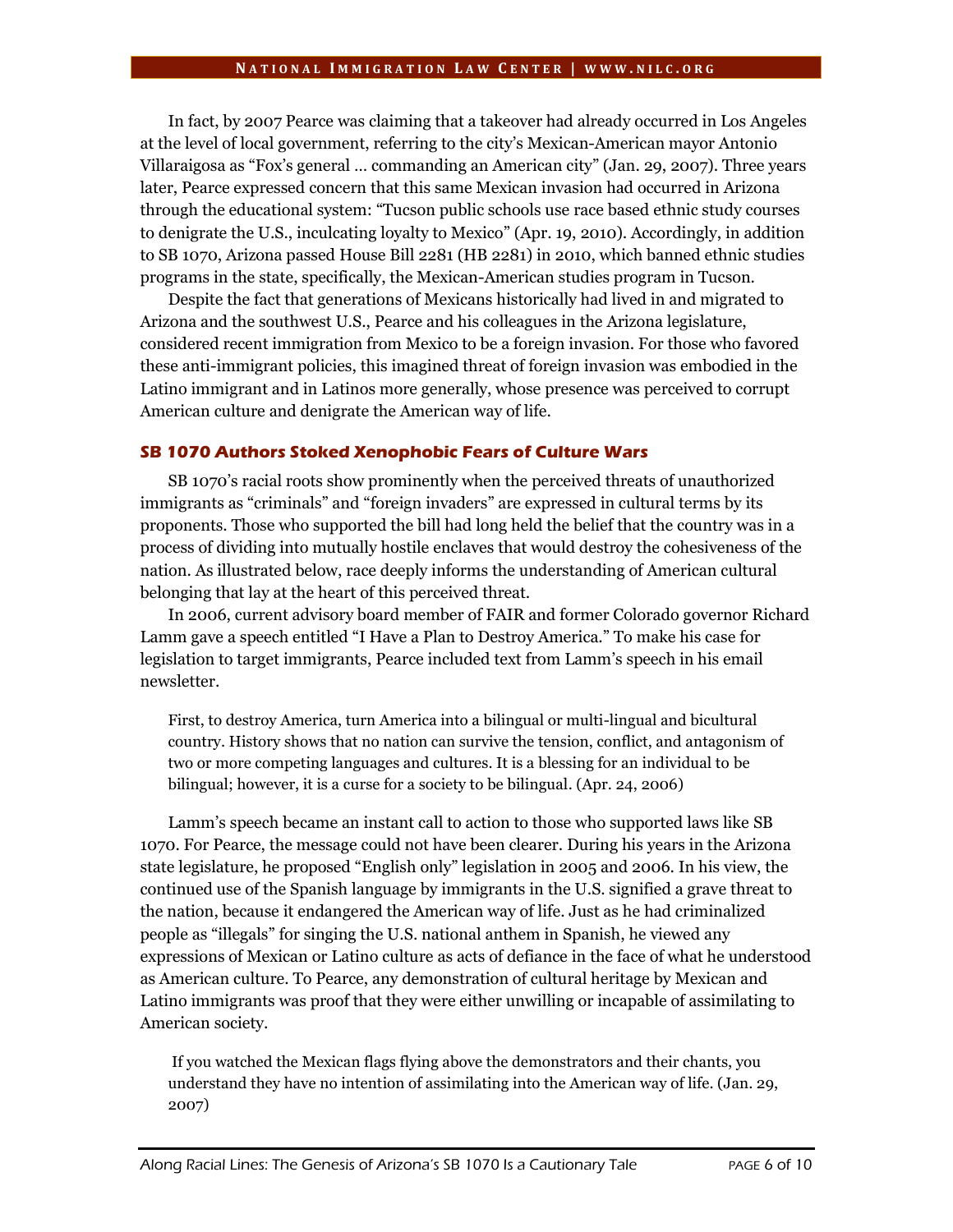Most revealing in terms of the racial motivations behind SB 1070 was the manner in which the Mexican immigrant was understood as an "alien" or "other" who is incapable of assimilating and will never become American, thus contaminating American society. In one email, Pearce casually compares the presence of Spanish-speaking immigrants in the U.S. to cancer and leprosy.

Can we maintain our social fabric as a nation with Spanish fighting English for dominance? It's like injecting yourself with cancer cells to see what will happen. It's like importing leper colonies and hope we don't catch leprosy. (Jan. 29, 2007)

Importantly, in these email excerpts, the "illegality" of these immigrants is not mentioned. Rather, it is their very presence as Mexicans and ethnic Latinos that is perceived to pose a threat to the nation's future existence.

Years before SB 1070 was ever introduced in Arizona's state legislature, the bill's eventual sponsor, Senator Russell Pearce, was promoting the idea that America was being "lost" to a foreign element. These particular foreigners were perceived as a threat, not because they had broken any law or presented a risk to public safety, but because they represented the ruin of the "American" life. In the words of another anti-immigrant propagandist whose ideas Pearce had spread since as far back as 2006, "The invading illegal alien horde is diminishing our quality-of-life" (Mar. 3, 2006).

For all their insistence that strict immigration enforcement policies were solely a question of respecting the rule of law and preserving the U.S. as a nation of laws, the fears expressed by supporters of those policies expose a desire to save a particular vision of American culture. For those who feared being "overrun" by immigrants, as the proponents of SB 1070 and the ethnic studies ban clearly did, Latino culture represents something inferior to the America they imagine.

# **SB 1070 Was Rooted in Hateful Nationalism That Sought to Profile and Expel "Global Riffraff"**

The notion that Mexican or Latino immigrants devalued American society had fueled decades of anti-immigrant proposals in Arizona that would ultimately lead to SB 1070. In one email from 2007, Pearce declared that "nasty illegals" had already managed to "conquer our language and our schools," which, as a result, "will plummet all of us into chaos, poverty and Third World Momentum." Ignoring the contributions of generations of Mexican immigrants and their descendants in the U.S., Pearce warned, "We are much like the Titanic as we inbreed millions of Mexico's poor, the world's poor and we watch our country sink" (Jan. 29, 2007).

Pearce's comments reveal his racially laden view that Mexican immigrants embody poverty and corruption, and, because he sees them as incapable of assimilation, he believes such a culture will inevitably reproduce itself in the U.S. if they are allowed to live in the country. As he himself declared, "Fact: Corruption is a mechanism by which Mexico operates. Its people spawn more corruption wherever they go because it is their only known way of life" (Jan. 29, 2007).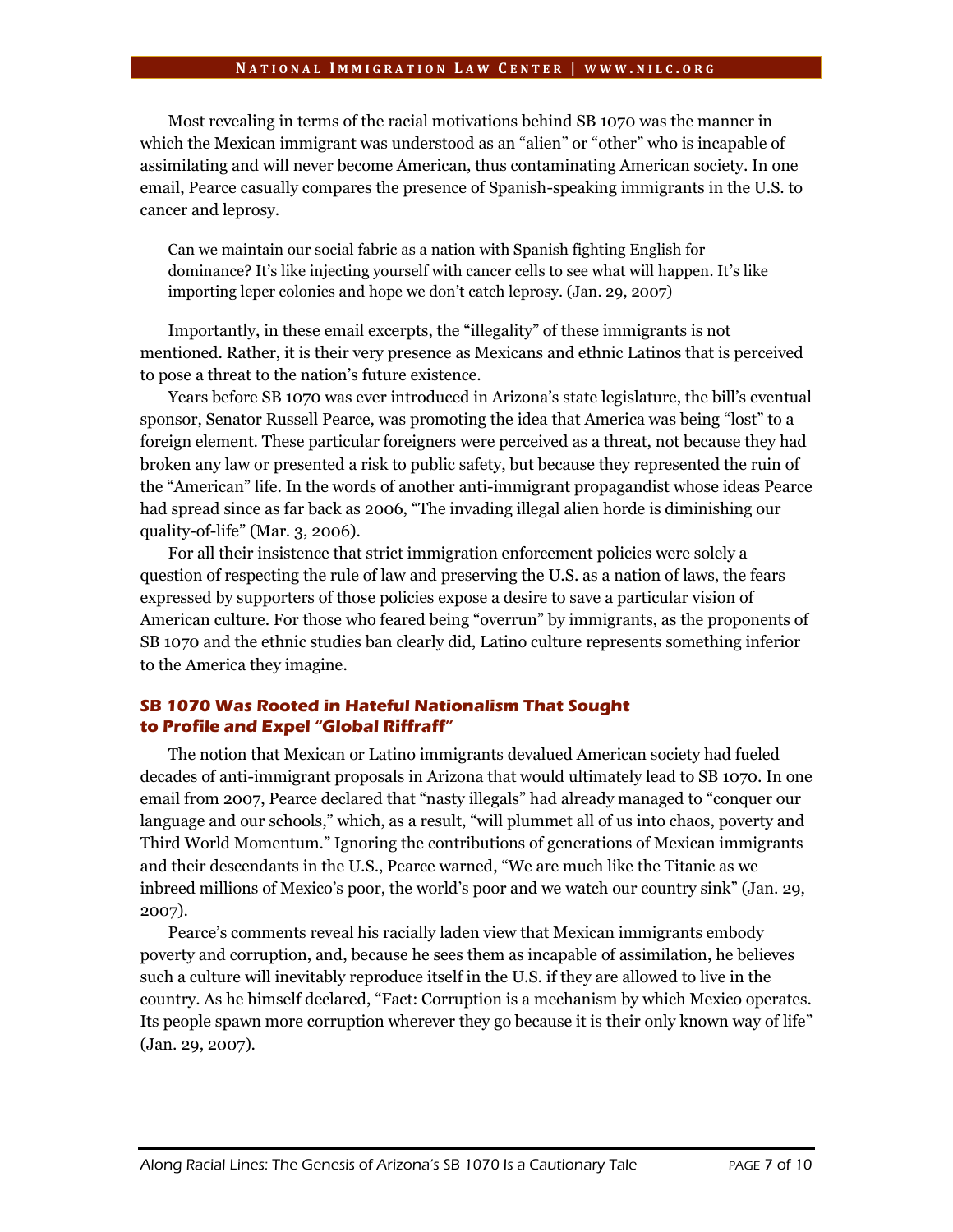Email correspondence demonstrates that, three years later, SB 1070 was grounded in this same stereotyped cultural understanding of Mexican immigrants. Mere days after it was signed into law, Kobach, who also serves as counsel for FAIR's affiliated legal organization, Immigration Reform Law Institute (IRLI), wrote Pearce to suggest targeting property and rental codes as a way to satisfy the "reasonable suspicion" provision that allowed law enforcement to inquire about a person's immigration status.

From: Kobach, Kris W. To: russellpearce : rpearce@azleg.gov Sent: Wednesday, April 28, 2010 7:42 PM Subject: One more change!

Russell.

I discussed all of the changes with Mike Hethmon and he concurred. But there is one additional point that he suggested--which you will certainly agree with. When we drop out "lawful contact" and replace it with "a stop, detention, or rest, in the enforcement a violation of any title or section of the Arizona code" we need to add "or any county or municipal ordinance." This will allow police to use violations of property codes (ie, cars on blocks in the yard) or rental codes (too many occupants of a rental accommodation) to initiate queries as well.

I have not received anything from the people on the phone this afternoon. Please ensure that they make this addition as well. Thanks!

Kris

By targeting "cars on blocks in the yard" and "too many occupants of a rental accommodation" (see the above screenshot of a message Kobach sent to Pearce on Apr. 28, 2010), Kobach cynically crafted legislation against the presence of unauthorized immigrants by targeting unacceptable "code" violations. The primary codes that Kobach's email illustrates, however, are the racial codes driving SB 1070 and motivating its authors to put an end to what Pearce referred to as an "invasion of global riffraff, turning America into a third world dumping ground" (May 21, 2008). For the authors of SB 1070, Latino immigrants signified the arrival of the "Third World" to the U.S. that would drag down the "property value" of the country as an "exceptional" nation, which for them was the greatest threat of all.

#### **Conclusion**

For the authors and supporters of Arizona's SB 1070, the existence of the United States as a nation was being threatened by unauthorized immigration. Specifically, this threat was understood to come from immigrants entering the U.S. from Mexico. Their argument claimed that the nation could be saved from this threat only through the strict and punitive enforcement of the country's immigration laws, even by way of flagrant racial profiling. Using the words of the very individuals who authored SB 1070—and of those who share that worldview—this report has exposed the underlying racism that motivated such an egregious law.

In email after email, proponents of SB 1070 fabricated statistics and concocted fictitious stories of unauthorized immigrants as rapists and murderers "flooding" across the border, to justify the need for strict enforcement through fearmongering. The racial motivations behind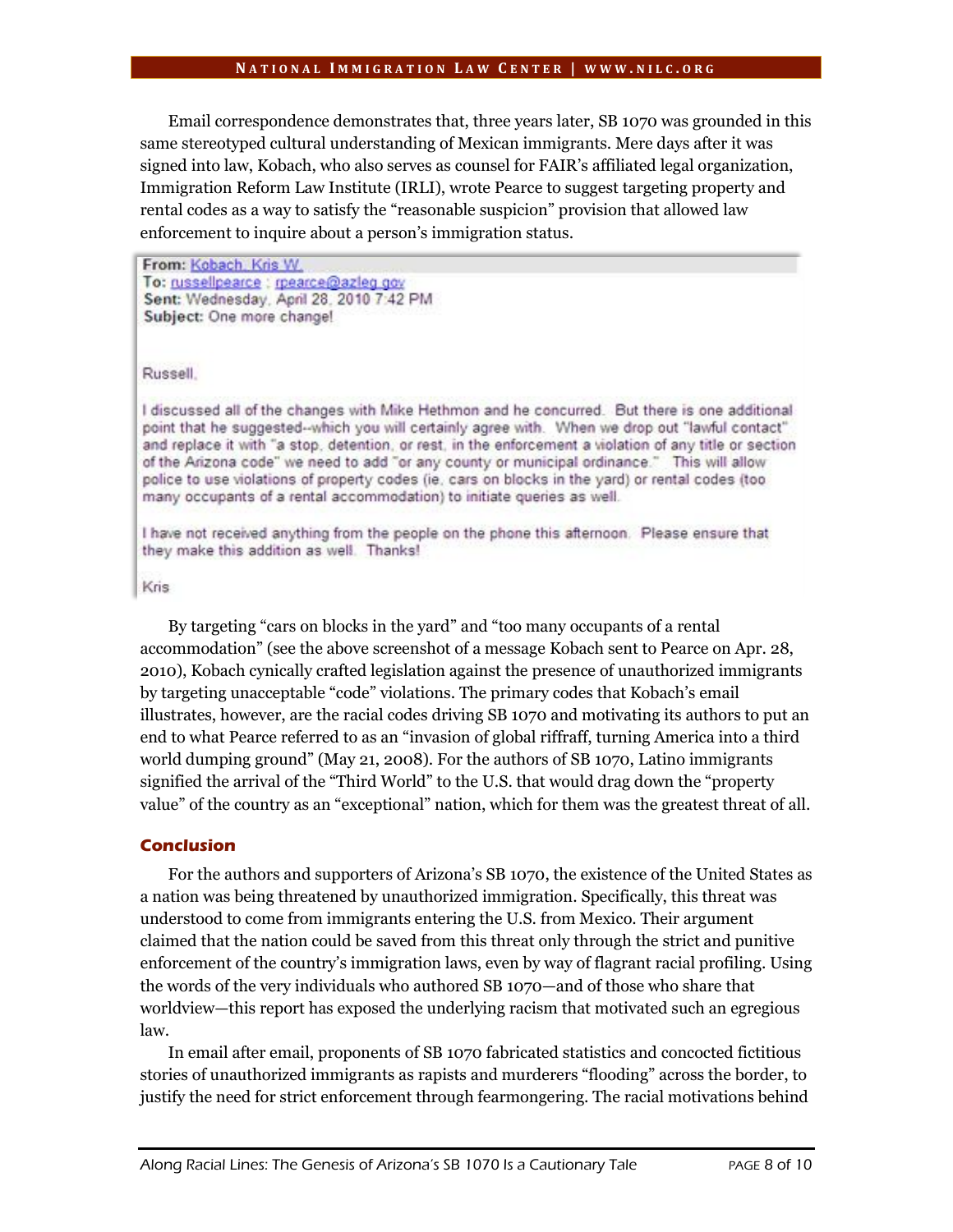SB 1070, however, were most apparent when its supporters made claims that the bill would stamp out perceived cultural threats to the American way of life. The bill's proponents fomented fears that Mexican immigrants came with the purpose of covertly taking over the U.S. by imposing a Latino culture they characterized as "Third World." Their words remind us that SB 1070 was born along racial lines of distinction between those who are perceived to belong inside American society and those whose presence is perceived to be so unwelcome that they must be removed. It is from this distinction that the law's intended goal of "attrition through enforcement" operates, and it is from these racial notions of belonging that a person comes under "reasonable suspicion" of being an unauthorized immigrant. Pearce and other proponents of SB 1070 used anti-immigrant propaganda to sell the idea that Latinos immigrants, as well as U.S.-born and naturalized citizens—were dangerous to the future existence of the country and that America could be protected only by expelling them.

Civil rights groups have recently settled their lawsuit with Arizona authorities, just as the nation is embroiled in a public conversation that feels eerily reminiscent of private musings among SB 1070's most ardent supporters. The email excerpts in this report provide just a few examples of why Americans should be alarmed by the motives behind Arizona's law and laws cast from its mold. Not only did Kobach help draft SB 1070 and the copycat laws, but he also drafted the immigration and border security plans found in the current Republican Party Platform.<sup>5</sup> Meanwhile, the "attrition through enforcement" principle of Arizona's law is visible today in deprivation tactics engaged in at the local, state, and national levels to choke off funding to communities that choose to embrace immigrants. Students of history need only look at the first half of this decade to see that, regardless of the public justification, antiimmigrant policies appeal to the ugliest, most xenophobic aspects of our society.

SB 1070 serves as a cautionary tale. Those who have lived through the daily realities of SB 1070 in Arizona know how much damage the law has caused communities across the state and recognize that it should not be replicated on a national level. Recently, the editorial board of the conservative *Arizona Republic* newspaper publicly reflected on SB 1070's negative implications for the country: "Arizona understands that we don't need a repeat of that divisive, unproductive fiasco on the national level" (Editorial Board, Sept. 27, 2016).

 $\overline{a}$ 

<sup>5</sup> See [www.kansansforkobach.com.](http://www.kansansforkobach.com/)